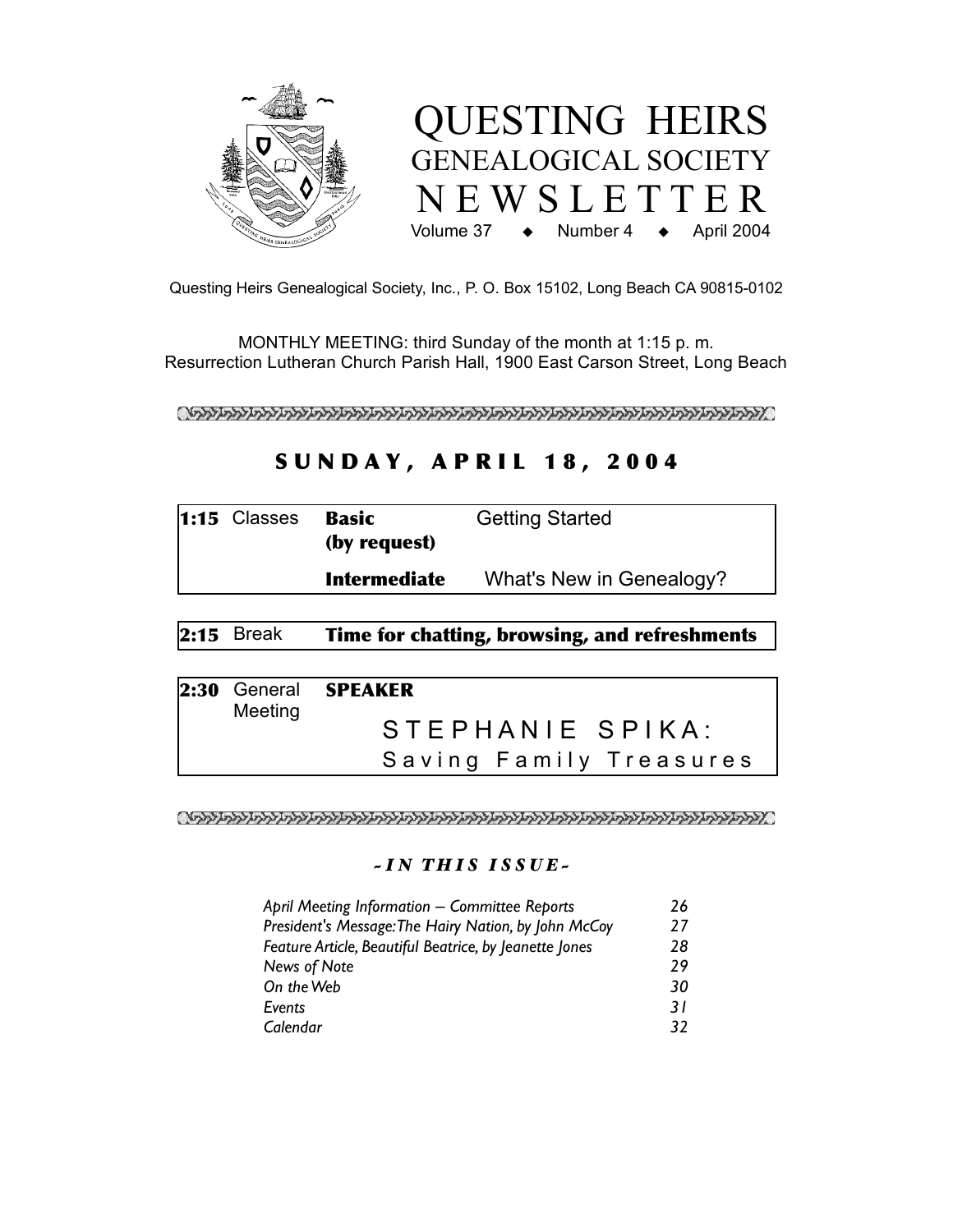# *~ A P R I L M E E T I N G ~*

### SPEAKER: STEPHANIE SPIKA

Stephanie Spika began working full time for the Long Beach Main Library seven years ago, first as Children's Librarian, later as Young Adult Services Librarian, and currently Long Beach History Collection Librarian. She is responsible for the preservation of all kinds of Long Beach history books, photos, materials, and memorabilia. For the past three years, Stephanie, Claudine Burnett, and Evelyn Matzat from the main library have presented computer/Internet classes to several genealogical societies.

Stephanie and her family have done research on their family for quite a number of years, and she enjoys attending genealogy workshops.

Stephanie has degrees from Long Beach City College, and CSU Long Beach. She also has an M.S. Degree in Library Information Services from CSU Fullerton. She has raised two daughters, who are now 18 and 21; both of them are employed as Homework Helpers for the library.

Stephanie acquired her first library card at North Branch Library in Long Beach, at age 5. She returned to the same branch some forty years later as the new North Branch Children's Librarian.

Stephanie's presentation, "Saving Family Treasures," will give participants how-to information about preserving important family documents and artifacts.

### INTERMEDIATE CLASS: WHAT'S NEW IN GENEALOGY?

John McCoy, fresh from a trip to Salt Lake City, will fill us in on some of the latest developments in the field.

#### BASIC CLASS: Getting Started

A basic class will be given by request; that is, we will ask at class time if anyone would like to learn about how to get started in their research.

*~ M E M B E R – A T – L A R G E ~* Liz (Stooksberry) MYERS (562) 598-3027

### QUESTING HEIRS BOOTH AT THE SCGS JAMBOREE

The following people have already signed up to work the table. Thank each of you for helping. It is greatly appreciated.

| Friday            | Saturday               |
|-------------------|------------------------|
| Linda Artuso      | MaryEmma Hargrave      |
| Aaron Day         | George & Polly Johnson |
| MaryEmma Hargrave | Jeanette Jones         |
| Chuck Mitchell    | John McCoy             |
|                   | Liz Myers              |

We can still use your help at the Jamboree! Please contact Liz if you would like to volunteer.

# *~ M E M B E R S H I P R E P O R T ~* Jeanette (Marcus) JONES (562) 421-5610

#### MARCH MEETING ATTENDANCE Members: 23 Guests: 1

# *~ F I N A N C I A L R E P O R T ~* David WERTS (562) 431-7790

| February EXPENSES | $\frac{\$}{339.60}$ |
|-------------------|---------------------|
| February INCOME * | 0.29                |

BALANCE as of February 29, 2004 \$2,677.87

\* before drawing & refreshment income

### *~ R E F R E S H M E N T S ~*

Many thanks to our hosts for the March meeting:

Marilyn (DeLonjay) BRASHER George and Polly JOHNSON Jeanette (Marcus) JONES Liz (Stooksberry) MYERS

The list of hosts for the April meeting was not available at the time this issue went to press.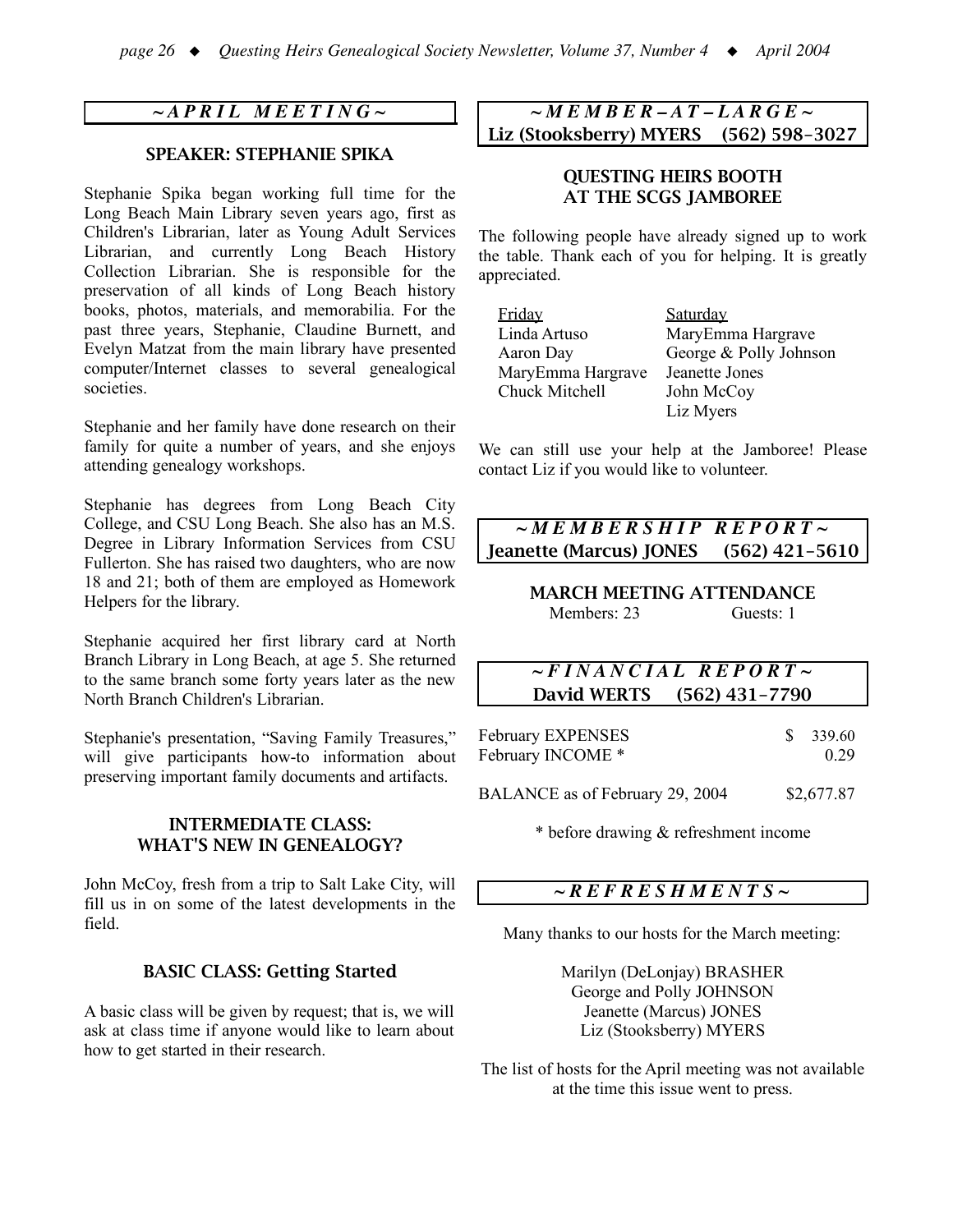### *~ P R E S I D E N T ' S M E S S A G E ~*

# THE HAIRY NATION

This month, I gladly give my column over to the story of the Hairy Nation, as it appeared May 13, 1854, in the first newspaper ever published in Davis County, Iowa, as quoted in the 1881 History of Davis County, Iowa. The story demonstrates the differing views of the frontier: a place to escape from the requirements of civilization, or a place to build a new and better society, nourished by the rich prairie soil. As you will see, the latter view quickly *prevailed.*

### – J o h n M c C o y

*hile on our way* to this flourishing portion of lowa, we frequently heard persons speak of the Iowa, we frequently heard persons speak of the Hairy Nation; and being of an inquisitive disposition, we soon became anxious to know something about the location and peculiarities of the tribe of natives, (as we supposed they were) who were known by this cognomen; and upon inquiry of some of the oldest citizens were given the following history:

In the early days of the Territory of Iowa a hardy race of pioneers, most of whom had fought in the Black Hawk war, <sup>1</sup> settled in the extreme south portion of the territory and immediately on the northern line of the State of Missouri, so near indeed upon the line that the State of Missouri claimed them as citizens. There had been two lines run, one about ten miles north of the other. Missouri had such a title to the strip of ten miles lying between these two lines, as gave some appearance of equal right to her claim; and Iowa, with an appearance of equal right, also claimed these same settlers and the strip of land on which they resided. For a number of years these conflicting claims caused but little, if any, difficulty between the two claimants. As for the settlers, they claimed nothing but the freedom for which they had emigrated to the western frontier, to-wit: Freedom from the restraints imposed by the morality, the religion, the industrious habits, and the taxing proclivities of the old States. In addition to this freedom, they enjoyed the unsolicited and unexpected privilege of exercising the right of suffrage in both the State of Missouri and the Territory of Iowa. For it was a usual occurrence to see the acknowledged and authorized officers of the two governments at the same house and same time on this disputed territory, open polls for the election of officers for the State of Missouri and the Territory of Iowa. Ballots and whiskey were abundantly supplied, and the Hairy Nation (by which we mean the aforesaid settlers) were solicited to exercise their undoubted and undisputed right of sovereignty in both the State and Territorial governments. This Nation of course could not and would not object to it, as they were in duty bound to secure the establishment of good governments to supersede that of the savage tribes they had just conquered.

Thus things went on swimmingly, until in the course of human events the tax gatherers came around. Then was presented a state of things never anticipated by the Nation, as unexpected and unsolicited as the extent of their right of suffrage, and infinitely more objectionable. A prompt and energetic refusal came then from the conquerors of Black Hawk and the Prophet,<sup>2</sup> and in this refusal the Nation was supported by a powerful State and a young and ambitious Territory – each of which protested against the extortionate exactions of the tax-gatherers of the other. The consequence of these conflicting claims, these refusals and protests was, that the Nation paid no taxes to anybody. But affairs could not long remain in such condition, and after a few years, civil officers, acting by authority of the two claiming governments, undertook to exercise authority over the Nation. Some of these officers were arrested and imprisoned by the opposite contending governments. Now, Greek had met Greek, and then came the tug of war. The Governor of Missouri called out the militia of his State and Gov. Lucas of Iowa, who had some experience with this kind of warfare in Ohio, against the

*[continued on page 29]*

 $\mathcal{L}_\text{max}$ 

<sup>1</sup> The Black Hawk War was fought mostly in 1832, in Illinois and Wisconsin (then Michigan Territory). The war chief Black Hawk attempted to settle his band to the east side of the Mississippi River; a series of unfortunate misunderstandings caused the incident to end in bloodshed.

<sup>2</sup> The prophet in question was White Cloud, head of the Winnebago tribe.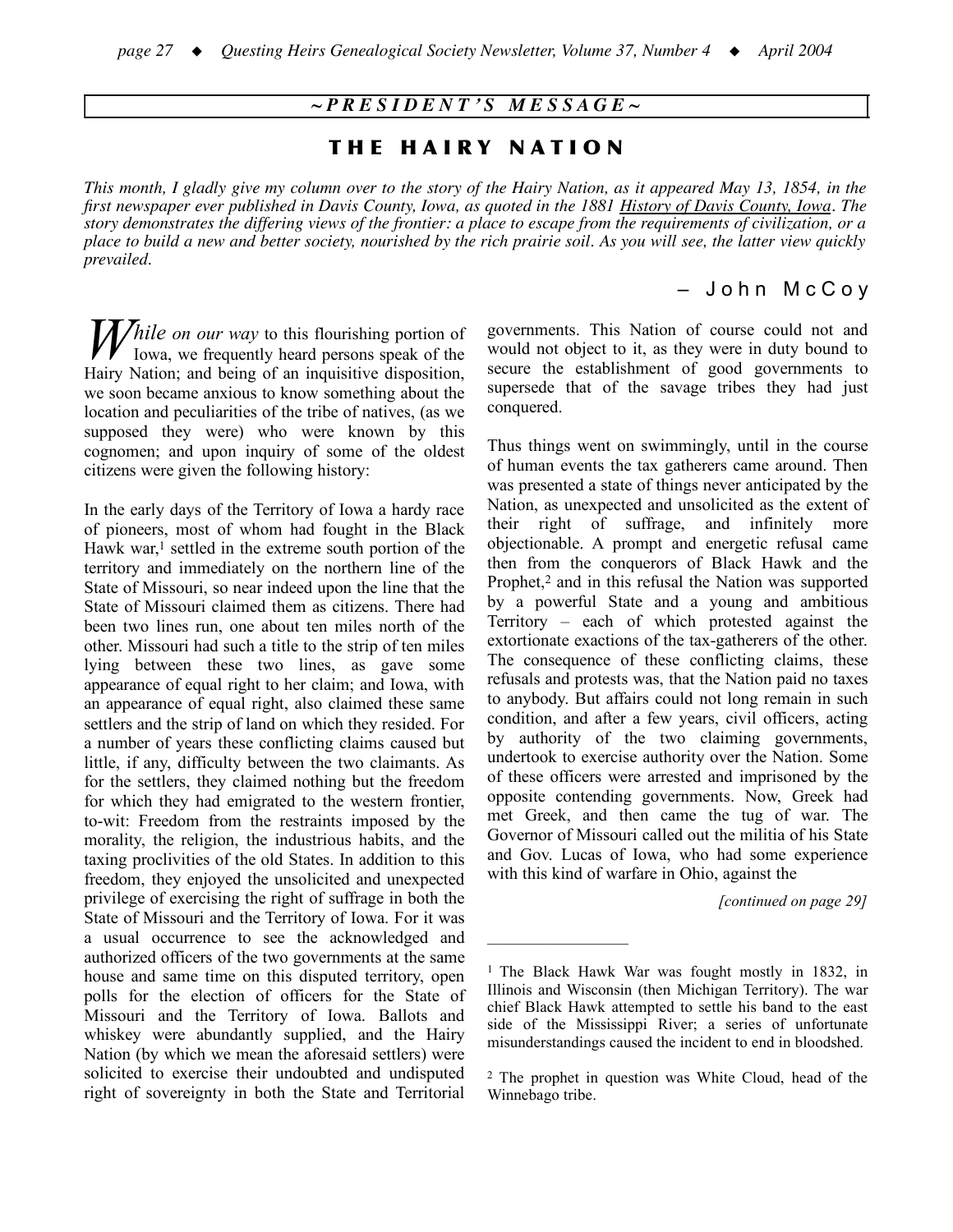## *~ F E A T U R E A R T I C L E ~*

### BEAUTIFUL BEATRICE, by Jeanette Jones

My mother had often told me about her beautiful unmarried older cousin, Beatrice Lareau, who had died in 1918 due to the complications of childbirth. My mother's old-wives'-tale description of this childbirth complication went something like this: "She wrapped herself so tight so no one would know she was pregnant that the baby smothered and they both died."

That was the bad part of the story.

The best and romantic part of the story was about her married lover. He had loved her so much that he had had a huge monument put on her grave with her picture on it. I don't think my mother ever saw her grave after she was an adult. Perhaps she went to her funeral, but the headstone would not have been erected at that time, and my mother would have been only nine years old.

A couple of years ago, I was in Denver, Colorado, and planning to visit the cemetery where she was buried. My goal was to do genealogical research on my direct line. However, I couldn't pass up the chance to see the grave and a picture of Beatrice on the headstone. Riverside Cemetery is one of the oldest cemeteries in Denver and its office gave truth to that fact. After the middle-aged man who seemed to be the whole office staff had helped me with my basic research, I asked him where I would find the grave of Beatrice Lareau. I immediately sensed a heightened air of interest.

"Are you a relative of Beatrice Lareau?"

"Well, I guess I am a first cousin once removed."

"Do you know anything about her?"

"I have been told that her married lover put a big headstone or monument with her picture on it over her grave."

"Just a minute – I will close the office and take you out to her grave."

I was looking up. In fact, he had been rather bored until the name of Beatrice was mentioned.

Out to the grave we went, with me telling him what little I knew. He proceeded to tell me that he had heard the same story from the cemetery historian. When we got out to the grave which was right beside a road, there was a big headstone with a beautiful brass relief of the head of Beatrice. There were only three of these brass reliefs in the whole cemetery and evidently they were quite valuable. A few years ago, the cemetery had tried to contact the families of the deceased and get them to pay for cleaning the reliefs. He didn't reveal who had paid to have hers cleaned, but Beatrice's story had become known at the time of the cleaning. But how had it become known to the historian? Beatrice was an only child and both of her parents were long dead. To my knowledge, none of my cousins in the Denver area with the name of Lareau had been contacted.

He went on to tell me that he did different types of tours of the cemetery, and that he quite often told the story of Beatrice because it was so interesting, because of the artistic merits of the relief, and being next to the road made it easy to be seen. He thanked me for confirming the basic story, and said he would now tell it with much more assurance.

When I got back from my trip I procrastinated and did not write the historian for quite some time. When I did write I got back a form letter stating that no information was available on the early graves. Some time after that I decided to write for her death certificate to see if I could find out any more information. Yes, I did find out more information. The cause of death was given as "central syphilis" with a duration of two years. This diagnosis, rather than one involving pregnancy, leads to many other questions which will never be answered due to the fact that Beatrice died so long ago. I have not contacted the gentlemen at the cemetery with the further information.

He hadn't offered to do that for any of the other people

Give thanks for unkown blessings already on their way. – Native American saying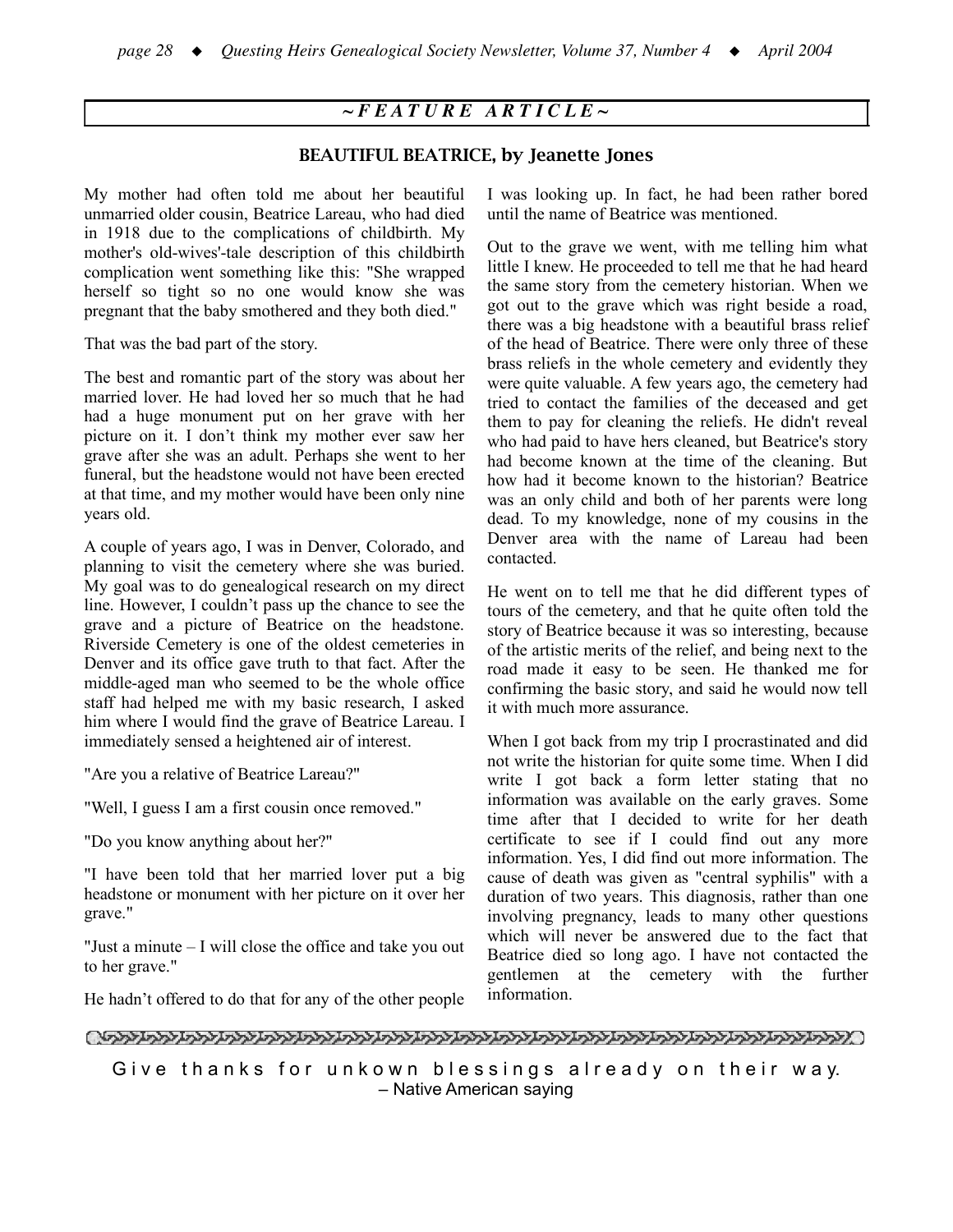### *~ N E W S O F N O T E ~*

#### NEW HOURS FOR LOS ANGELES FHC

Due to a shortage of trained volunteers, the Los Angeles Family History Center has had to reduce its hours. Here are the new hours, which go into effect April 4:

| Sunday & Monday    | - closed -          |
|--------------------|---------------------|
| Tuesday - Thursday | $10:00$ am - 7:00pm |
| Friday & Saturday  | $9:00$ am - 5:00pm  |

The FHC will also be closed on Saturday, April 3, for a general conference.

#### AREA GENEALOGY CLASSES

- Classes on a wide variety of topics are offered continually at the Los Angeles Family History Center, 10741 Santa Monica Boulevard, West Los Angeles. Classes and parking are free. For the current schedule, visit their website at  $\langle$ http://www.lafhc.org> or phone (310) 474-9990.
- The British Isles Family History Society (BIFHS) holds classes monthly at the Los Angeles Family History Center (address above). For information, contact Dorothy Losee, phone (310) 838-6085, email <dotom2@aol.com>.
- ! For information on classes held at the Orange Family History Center, 674 South Yorba Street, Orange, call Beth McCarty at (714) 998-3408.
- Classes for beginners and intermediates in Computer-assisted Genealogy are offered each month by the Orange County California Genealogy Society in the General Meeting Room of the Huntington Beach Central Library at 7111 Talbert Avenue, Huntington Beach. Fee of \$4.00 for nonmembers, payable at the door. See <http://www.occgs.com> for schedule.
- Continuous classes are offered at the Mission Viejo Family History Center at 27976 Marguerite Parkway. For a current schedule or to register call (949) 364-2742.
- The schedule for NARA workshops is available by calling (949) 360-2641.
- Community college genealogy courses can be found listed at <http://www.ed2go.com/colleges.html>. Many of these courses are also free online.

#### WEST VIRGINIA RECORDS LIKELY TO BE CLOSED

On Saturday, March 13, a bill was approved by the West Virginia legislature that would, if signed by Governor Wise, limit public access to West Virginia records. Birth records would be closed for 100 years and death records for 50 years. The text of this bill can be read at <http://www.legis.state.wv.us/legishp.html>.

If your research involves West Virginia, now is a good time to order any certificates you might need.

### *~ P R E S I D E N T ' S C O L U M N ~*

#### *[continued from page 27]*

"Wolvereens," soon paraded the Hawk-eyes in battle array, and marched them to the scene of hostilities. It is not related whether these two hostile armies ever came in actual sight of each other. Certain it is that before they came to blows, a parley took place between the contending governments, which resulted in their submitting their respective claims to the disputed territory and to the Hairy Nation in particular to the Supreme Court of the United States, for a final and conclusive decision. After this the two armies were disbanded, without any great battle fought or splendid victories won. A few years after this the Supreme Court decided in favor of Iowa; and the disputed territory soon became thickly settled by industrious and thriving citizens, in place of the Hairy Nation, who gradually left for regions where there is more freedom and less labor, more whiskey and less tax-paying than the State of Iowa was about to impose upon them. How these settlers obtained the name of the Hairy Nation, we could not ascertain, but conjecture that their naturally careless and easy habits led them to indulge their beards to the greatest length, until their appearance suggested the name.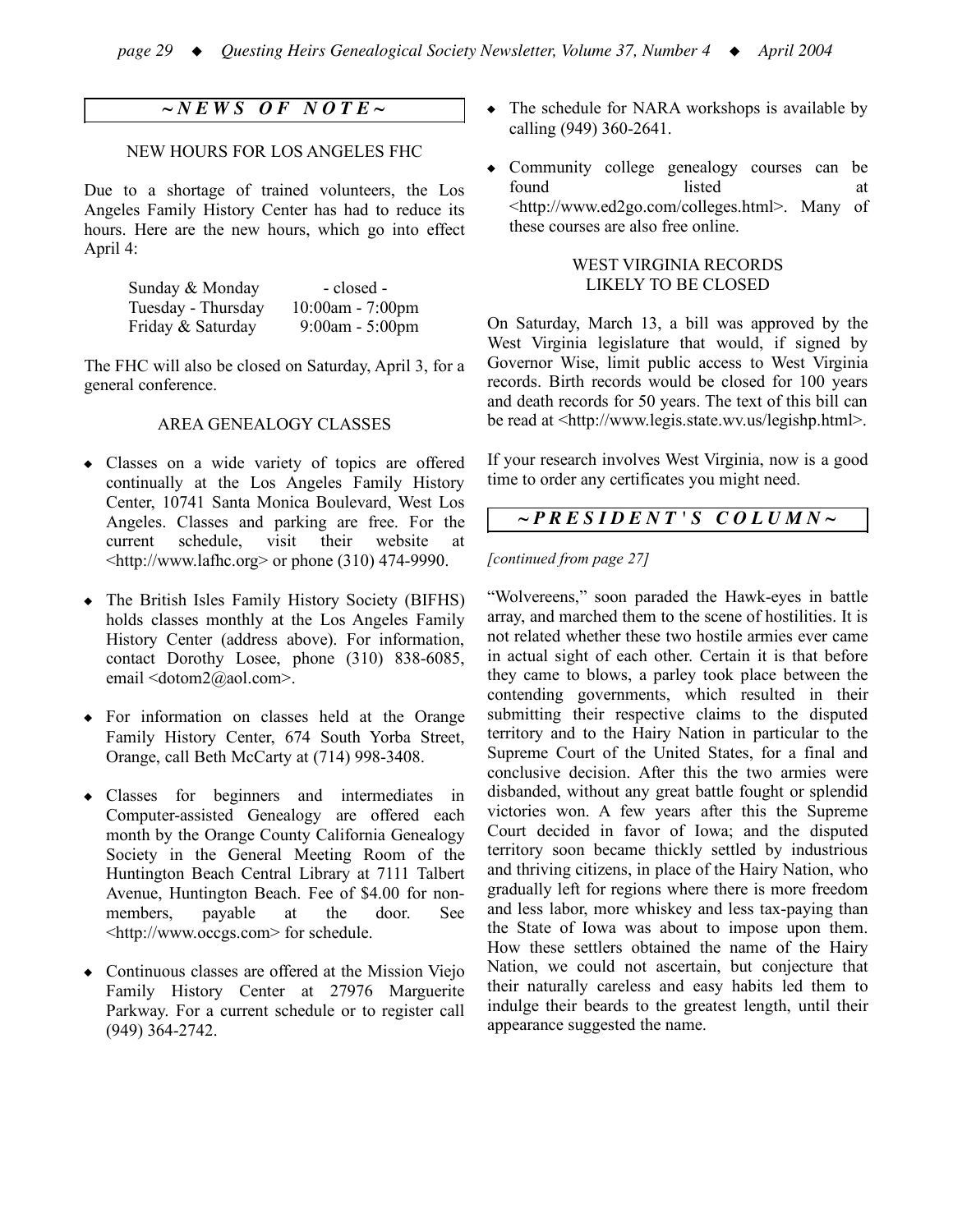### $\sim$  *ON* THE WEB $\sim$

#### HERITAGE QUEST NOW OFFERING PERSI; MORE CONTENT FORTHCOMING <http://www.heritagequestonline.com>

In addition to ProQuest's Genealogy & Local History Collection and the complete U.S. Federal Census, 1790-1930, HeritageQuest has started offering PERSI online.

PERSI, the Periodical Source Index, is a comprehensive subject index covering more than 6,500 genealogy and local history periodicals since 1800. It provides the researcher the ability to search on surnames, locations, and methodologies as well as the ability to browse the journals by title and keyword. There are more than 1.6 million article citations currently available, with updates occurring annually. PERSI is produced in cooperation with the Allen County Public Library Foundation.

Upcoming offerings from HeritageQuest include:

Revolutionary War Pension and Bounty Land Warrant Application Files: This HeritageQuest collection details records of more than 80,000 individuals who served in the Revolutionary War. Each veteran's file usually contains six or more pages on each veteran and normally includes the veteran's former rank, unit, and period of service, age or date of birth, residence, and sometimes-genealogical information on other family members.

Freedman's Bank Records: At the close of the Civil War, the Freedman's Savings & Trust Company was the primary bank for America's freed slaves and others from 1865-1874. This HeritageQuest collection documents more than 70,000 bank depositors and nearly 480,000 of their dependants and heirs. It is considered one of the most important resources for African-American genealogical research.

HeritageQuest Online will continue to grow with material from ProQuest's and HeritageQuest's vaults. Working with an advisory board of genealogical librarians and professional genealogists, they are considering new content, such as ships passenger lists, military history, city directories, vital records, international genealogical content, and more.

At the HeritageQuest web site, you can sign up to be notified by email when content is added or updated.

As featured in previous issues of this newsletter, HeritageQuest is available for home access to members of these organizations, as a benefit of membership:

- New York Genealogical & Biographical Society <http://www.nygbs.org>
- ! Godfrey Memorial Library <http://www.godfrey.org>

HeritageQuest is also available for home access to cardholders from the following local public libraries:

- Huntington Beach Public Library <http://www.hbpl.org>
- ! Palos Verdes Library District <http://palos-verdes.lib.ca.us>

In addition, HeritageQuest is available in-house at these local libraries:

- Long Beach Public Library <http://www.lbpl.org>
- Los Angeles Family History Center <http://www.lafhc.org>

GOOGLE-MANIA <http://www.google.com>

Don't forget to "google" the names you discover in your quest – even if they are not family members. I have had a great deal of success with the ministers who married my ancestors. Often there will be some information about the church, as well the minister.

Information like this adds depth to your research, and I find it is helpful in getting relatives interested. For example, I discovered that my third-great-grandparents were married by Rev. Robert Lowry, who wrote the hymn, "Shall We Gather At the River?" It makes for a great little tidbit.

*A Quick Tip from the Ancestry Daily News, 10 March 2004. Submitted by Carol Clarke. Copyright 1998- 2004, MyFamily.com, Inc. and its subsidiaries. Reprinted with permission. Subscription information available at <http://www.ancestry.com/dailynews>.*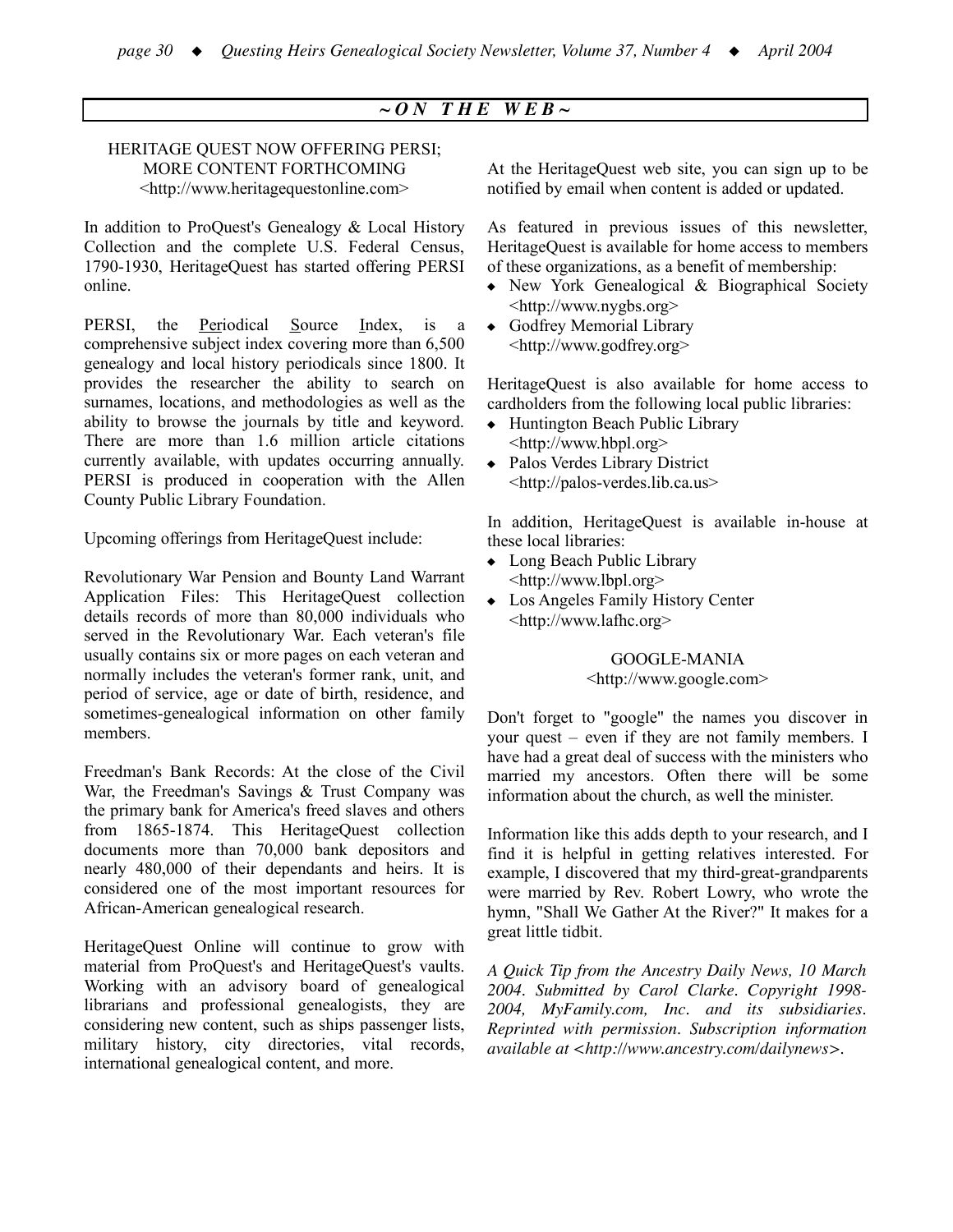### *~ E V E N T S ~*

*Several genealogical events are coming up in our area in the next few weeks. Here are the details on some of them:*

### Southern California Genealogical Society Genealogical Jamboree & Resource Expo: Genealogy in the New Millenium

Friday, April 16 & Saturday, April 17 Westin Pasadena, 191 North Los Robles, Pasadena

This two-day event draws speakers, exhibitors, and vendors from throughout the country who provide participants with classes, displays, demonstrations and items of interest to the family history researcher.

| Speakers include:       |                          |  |  |
|-------------------------|--------------------------|--|--|
| eLaine Alexander        | <b>Bernice Gunderson</b> |  |  |
| <b>Charlotte Bocage</b> | <b>Leland Meitzler</b>   |  |  |
| Robert Booth            | Doug Miler               |  |  |
| Jana Sloan Broglin      | Pat Parish               |  |  |
| Lois Burlo              | Andy Pomeroy             |  |  |
| <b>Bill Dollarhide</b>  | Lisa Schumacher          |  |  |
| Arlene Eakle            | Tom Underhill            |  |  |
|                         |                          |  |  |

Fee: \$30.00 at the door.

For more information, email  $\langle \text{scgs}(\hat{a}) \rangle$ earthlink.net $>$ , visit <http://www.scgsgenealogy.com>, phone (818) 843-7247, or write Southern California Genealogical Society, 417 Irving Drive, Burbank CA 91504-2408.

### Southern California Genealogical Society Seminar featuring Sabine Schleichert

Saturday, May 29, 2004, 9:00am – 4:00pm SCGS Library, 417 Irving Drive, Burbank

Topics: German Research from Remote; Filling the Frame with Color (Adding the Extras to your Family History); Mr. Meyer from Baden (Finding a Common Name in a City); What Is Where in German Archives.

For more information, email  $\langle \text{scgs}(\hat{a}) \rangle$ earthlink.net $>$ , visit <http://www.scgsgenealogy.com>, phone (818) 843-7247, or write Southern California Genealogical Society, 417 Irving Drive, Burbank CA 91504-2408.

### National Genealogical Society Conference in the States: A Golden Prospect

Wednesday, May 19 – Saturday, May 22 Sacramento Convention Center, Sacramento

Wednesday morning's opening session features keynote speaker Tukufu Zuberi, Ph.D., who achieved celebrity status earlier this year as one of four experts on the PBS series History Detectives, a show devoted to solving historical mysteries by searching out the true facts (and falsehoods) behind local folklore, family legends and interesting objects. If in person he is anything like he is on TV, this should be an engaging presentation.

Other special presentations include a 90-minute session on use of the Internet, by NGS President Curt Witcher. Noted California historian and author J. S. Holliday is another featured speaker. His topic is on the origins of California's risk-taking culture. There are also special, hands-on workshops on land platting, transcribing & abstracting documents, reading early American handwriting and German script, and digital photography. Two academic presentations deal with the immigrant experience during the colonial era.

The lecture rooms will have a new look and feel, being setup classroom rather than theater style. A sneak preview of some of the lecture tracks and topics include: census, military, poor farm, railroad, land, tax, and newspaper records; Virginia, Texas, New England, California, Ohio, Pennsylvania, Indiana, Oregon, and New York research; German, English, Italian, Eastern European, Jewish, and Chinese research; DNA testing, westward migration, the Internet, maps, copyright issues, and research methodology.

For more information, visit the NGS website at <http://www.ngsgenealogy.org>, and click on the "Sacramento" logo.